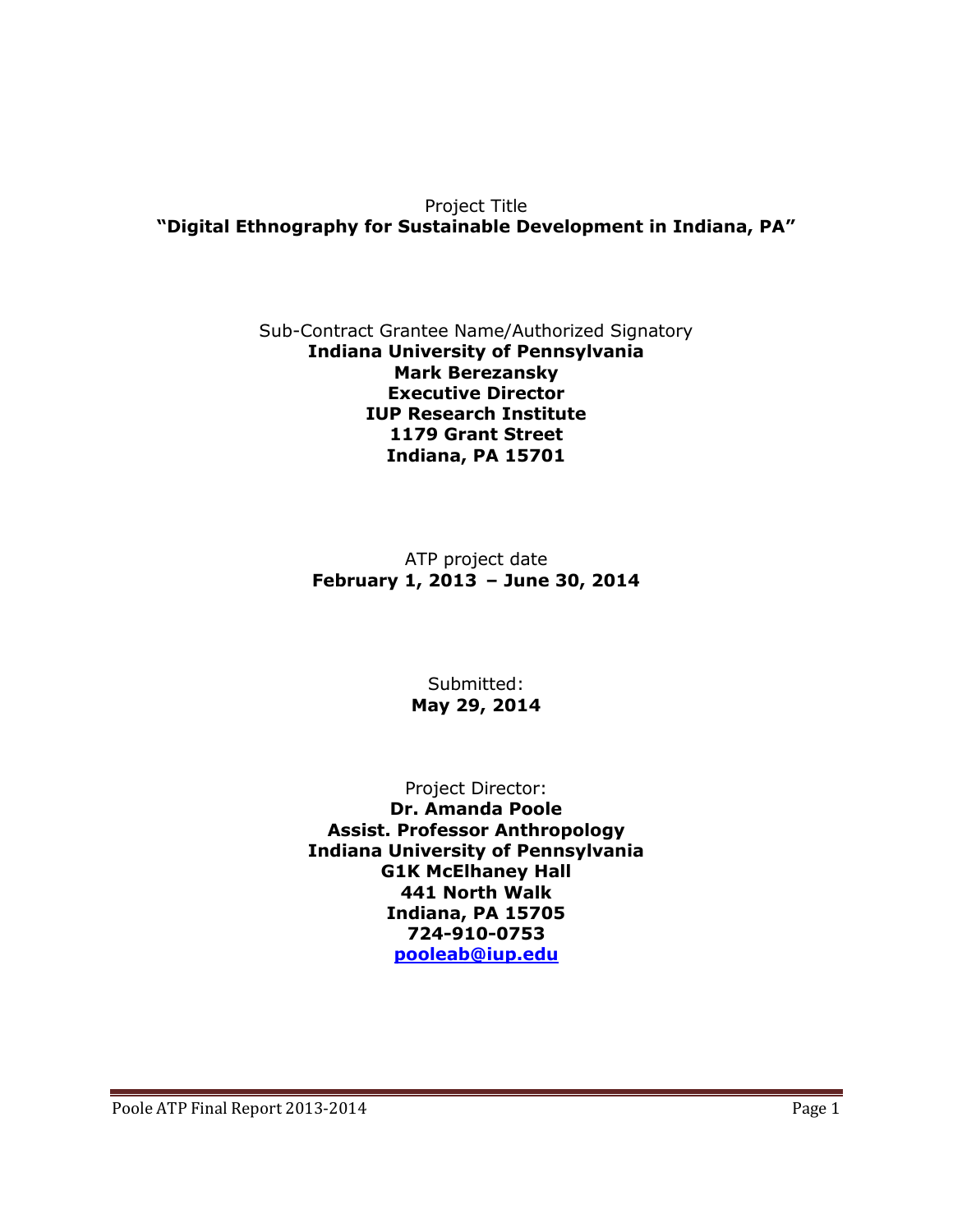### **Final Report Narrative**

| Title of Project: | <b>Digital Ethnography for Sustainable Development</b> |
|-------------------|--------------------------------------------------------|
|                   | in Indiana, PA                                         |
| Grant Period:     | February 1, 2013 - June 30, 2014                       |

Grantee Name: \_\_ Mark Berezansky, Executive Director, IUP Research Institute\_

Project Director: Amanda Poole

### **Description of Project:**

The 2013-2014 ATP project partnered students from Applied Anthropology (ANTH 360) with the Indiana Borough Council Community Development Committee to create bridges between campus and community through a digital ethnography project that profiles and directs people to community assets within a walk-able distance from campus.

The Community Development Committee represents a sub-group of Borough Council elected representatives. This Committee is responsible for community and economic development initiatives, and serves as a liaison between the Borough and other significant community stakeholders, including IUP, the Chamber of Commerce, and nonprofit community development groups like Downtown Indiana and Welcome to Indiana. Students met with members of the Community Development Committee in class and at their monthly meetings. Students worked with these community partners to select sites of local social significance to include on a wayfinding tour of the community. Students then conducted ethnographic research highlighting the unique history and diverse identity of the community, as viewed through the stories surrounding these key places. This research was compiled in a mobile friendly website. Finally, this website was made accessible through scannable QR codes on signs that are located at the ten places profiled in this project.

Overall, the project was designed to enhance the walk-able and bike-able nature of the town – assets identified as community priorities during the 2012-2013 ATP project. Another main goal of this project was to welcome students and their families into the community. This goal was developed in conversation with community partners who identified key concerns to be addressed in the project – including the loss of a long-term residential population in the borough, desires to support the local business district, and tensions between long term residents and the transient student population. The intended outcomes of this project involved creating bridges between campus and community premised on asset based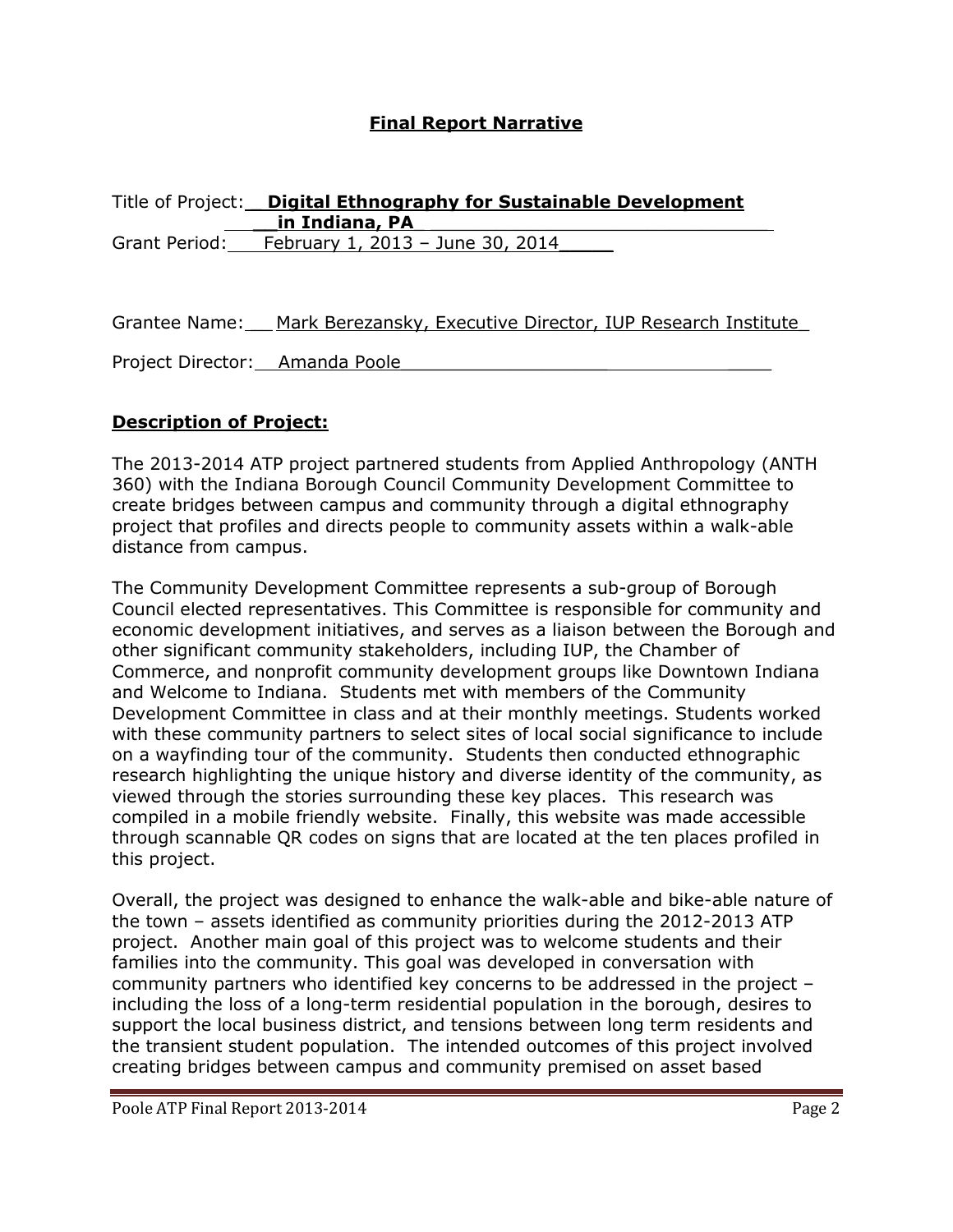development, inclusiveness, and fostering a sense of community belonging among IUP students.

## **Activities:**

In addition to the conference presentation, poster, and other activities, please include full details regarding the following requirements of the 2013-2014 Scope of Work:

• activities with community partners (include partner name(s), dates and locations of meetings, topics of focus-group discussions, etc.)

The project director (Poole) met with a representative of the Community Development Committee of the Indiana Borough Council (Peter Broad), along with Borough staff (Assistant Manager Roland Francis) and the head of a Community Development Committee affiliate organization, Downtown Indiana (Jessica Bowman), at an early meeting in June 2013 to begin conversations about this project (attachment 1a). We met for an hour and a half at the Artist's Hand Gallery in downtown Indiana on June 10. Our conversation involved brainstorming about the original project idea, setting a time frame, and discussing desired outcomes. The original idea was to design a wayfinding project. This idea had been suggested by a local community planner familiar with the results of the 2012-2013 ATP project. The 2012-2013 ATP project had solicited public input about asset-based sustainable development in Indiana County, pointing to walk-and bike-ability as important assets to develop locally. This June meeting was particularly useful, as it generated meaningful input into the possible scope and goals of the project, and delineated parameters for selecting places to include. For instance, we decided to include public places of social significance that would increase traffic in the downtown business area, without having to choose between private businesses for inclusion in the project. These parameters were given to the students to facilitate the selection process early Fall semester. We also discussed the possible nature and placement of the signs.

Early fall semester, representatives of the Community Development Committee joined our class to discuss the project at our regular class meeting place in McElhaney Hall (see attachment 1b). This was a useful meeting that framed the project in light of recent tensions between long term residents and student populations in the Borough. We also discussed the results of a freelisting exercise with IUP students performed by members of the class (attachment 2e). This research detailed places students usually bike or walk to from campus, noting that students overwhelmingly visit convenience stores at the edge of campus. In addition to these results, students described their experiences documenting the first annual Northern Appalachian Folk Festival, held in downtown Indiana on September 7 and 8. This Folk Festival, along with a class presentation by visiting musician Sue Massek, exposed students to the diversity of cultural heritage in this region, along with shared issues related to the socio-ecological and economic impacts of a long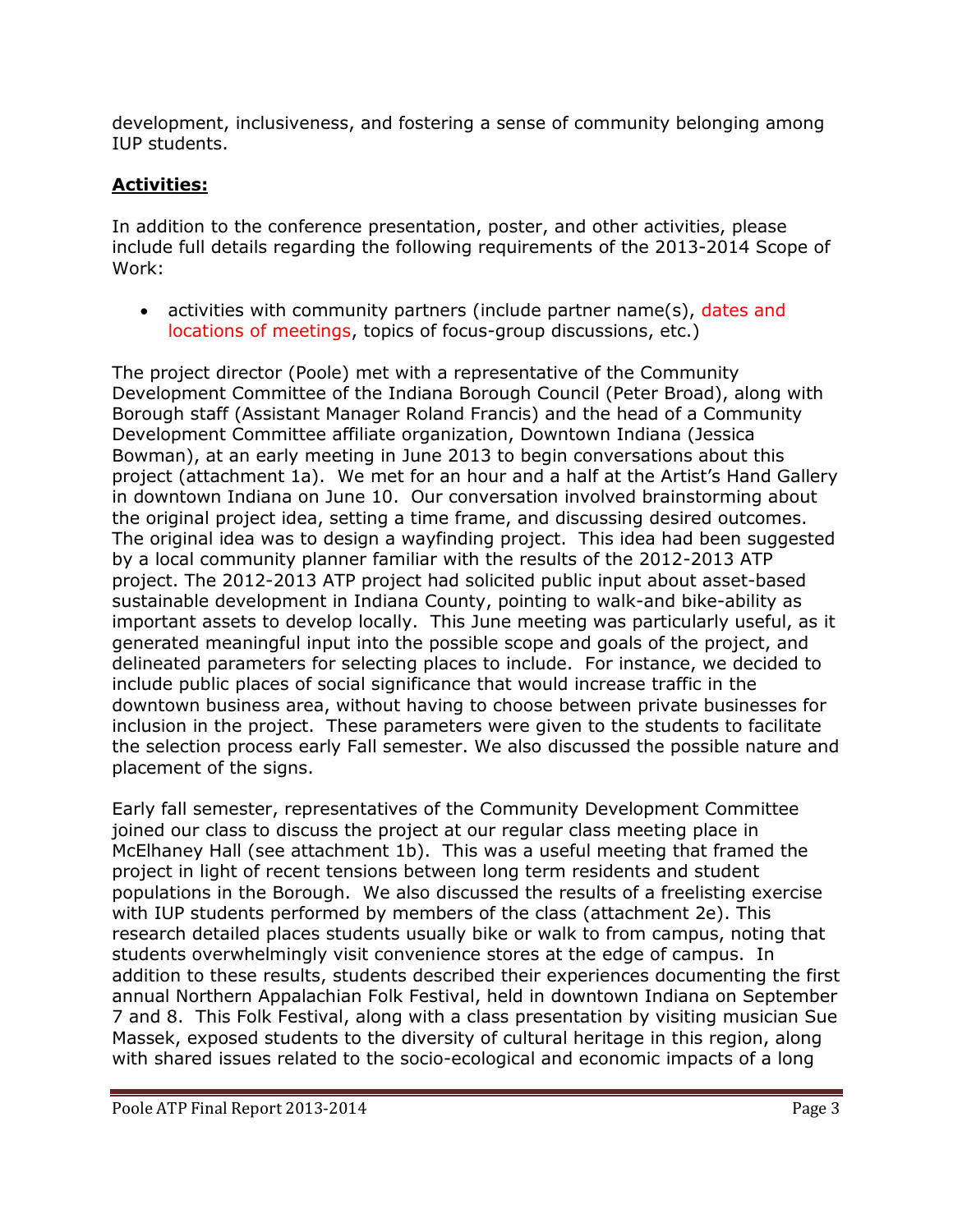history of resource extraction (attachments 2c and 2d). We used these results, along with materials about community walkability and green-spaces supplied by our community partner (attachment 1d) to select ten sites for inclusion in the project that highlighted different aspects of social life and history in Indiana (attachment 2b). These sites link to broader issues. For instance, focusing on the Indiana Community Garden and the local Farmer's Market allowed students to explore how people in the community are working to grow a local food economy. The Old Courthouse, a historic landmark, was featured in the work of environmental writer Edward Abbey, allowing students to trace the legacy of this famous figure in western Pennsylvania. Overall, the places profiled in this project include: The Jimmy Stewart Museum and Public Library (a single historic building downtown), Sites related to the Underground Railroad, the Old County Courthouse, Memorial Park and the Historical Society, a new park at Vinegar Hill, the downtown Indiana Theater, White's Woods, the Indiana Community Garden, the Hoodlebug Trail, and the Indiana Farmer's Market.

The Project Director and three students attended the Community Development Committee public meeting on October 21 at the Indiana Borough Hall (80 N  $8<sup>th</sup>$  St.) to update our partners on the progress of our project, and solicit their input on signage and on our developing website (attachment 1c). This meeting was useful in that we were able to answer questions about wayfinding, ethnographic research, and how we were meeting our goals in relation to the project.

Finally, we were fortunate to have our lead contact with the Community Development Committee, Peter Broad, attend the Appalachian Teaching Conference with our student group in December. This conference provided us with insight and inspiration related to the significance and scope of our project. For instance, we discussed the possibility of expanding this project in the future to include agricultural heritage resources around the area, or sites and projects that are instrumental in our local food-shed movement, which has been building momentum in recent years. Throughout the spring semester, we communicated with our contact, Peter Broad, as we worked on the website and finalized the brochures and signs.

• required presentations of student research to community groups other than the primary partner (include the name of the group(s), the date of the presentation(s), and document publicity surrounding the presentation in the attachment section below)

In addition to the poster and presentation by our 8 students at the Appalachian Teaching Project Conference in Arlington, students presented on their projects at the IUP Undergraduate Scholars Forum on April 1, 2014. Carrie Aitkins and John Osborn presented our poster "Digital Ethnography for Sustainable Development in Indiana, PA", winning the ECO Award for Innovation in Sustainability at the undergraduate level (attachments 3a and 3b). Please see the following link for news of their award: [http://www.iup.edu/newsItem.aspx?id=172306&blogid=1331.](http://www.iup.edu/newsItem.aspx?id=172306&blogid=1331)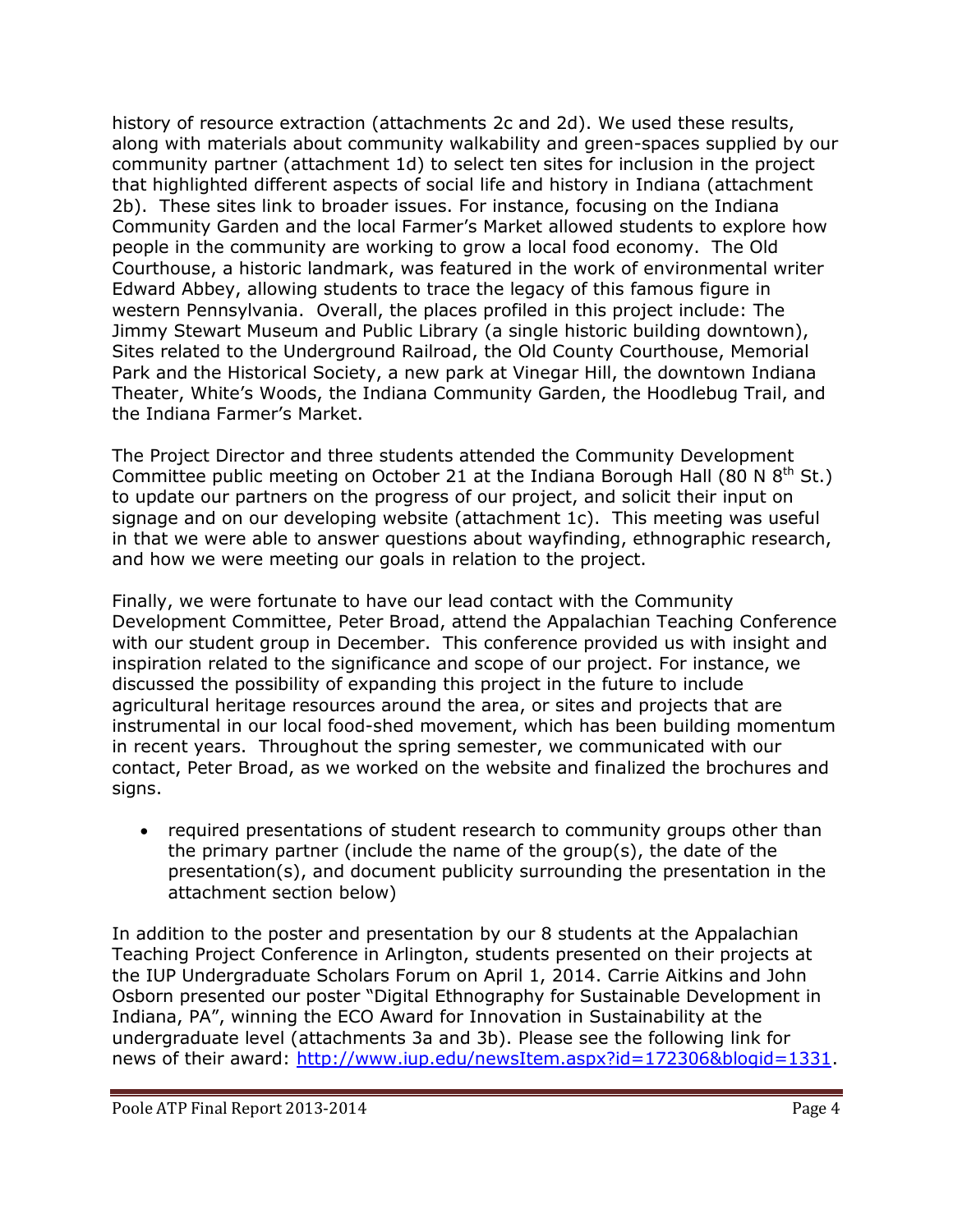Student Lisa McCann also presented a paper at the IUP Undergraduate Scholars Forum based on her ATP research titled "Applying Anthropology to Create a Public Blog." This project helped Lisa to build strong connections at the Indiana Community Garden, where he has continued in her role as blogger and photographer. Lisa was honored for these efforts as one of three people who, on behalf of the Indiana Community Garden, accepted the League of Women Voters annual Peggy Clark Grassroots Environmental Leadership Award at the Indiana County League of Women Voters annual meeting May 14, 2014 in Indiana, PA. At that meeting, Lisa spoke to a large audience of around 50 attendees about her ATP research findings and online blog related to the significance of community gardens in building and bridging diverse community groups. The newsletter documenting this award has yet to come out, but you can find a photo, attachment 3g, and review their Facebook page here: [https://www.facebook.com/PowertoCitizens.](https://www.facebook.com/PowertoCitizens)

Finally, I worked with three students from our class to present the results of our work to a public meeting of the Community Development Committee on February 17, 2014 (attachments 3c and 3d). This public meeting was held at the Indiana Borough Hall and attended by around 30 people in addition to the Community Development Committee and Indiana Borough Council members. This was an important venue for finalizing our plans related to the website and signage.

 links to any videos or social media that show the students interacting with their community partner(s)

Please see attachment 3g for a photo of student Lisa McCann receiving the Peggy Clark Grass Roots Leadership Award with representatives of the Indiana Community Garden at the League of Women Voters of Indiana County Annual Meeting in May, 2014. Please also refer to our website for detailed descriptions of the interactions of students with community members toward the completion of their ethnographic research. Particularly good examples of these interviews include the Underground Railroad site:<http://ourindipa.net/railroad/> and the Indiana Community Garden: [http://ourindipa.net/garden/.](http://ourindipa.net/garden/)

## **Project Outcomes:**

One of the students who participated in this project summarized some of the key outcomes in their final paper: "The ATP project developed by our class was the best project for its effectiveness at impacting the Indiana area, improving the skillsets of the students, and use of available resources to make an impact." This section details some of the outcomes related to student learning and community development.

In terms of pedagogy, this project became instrumental in providing a learnercentered experiential activity that allowed students to use key tools in applied anthropology. These approaches included digital and visual ethnography,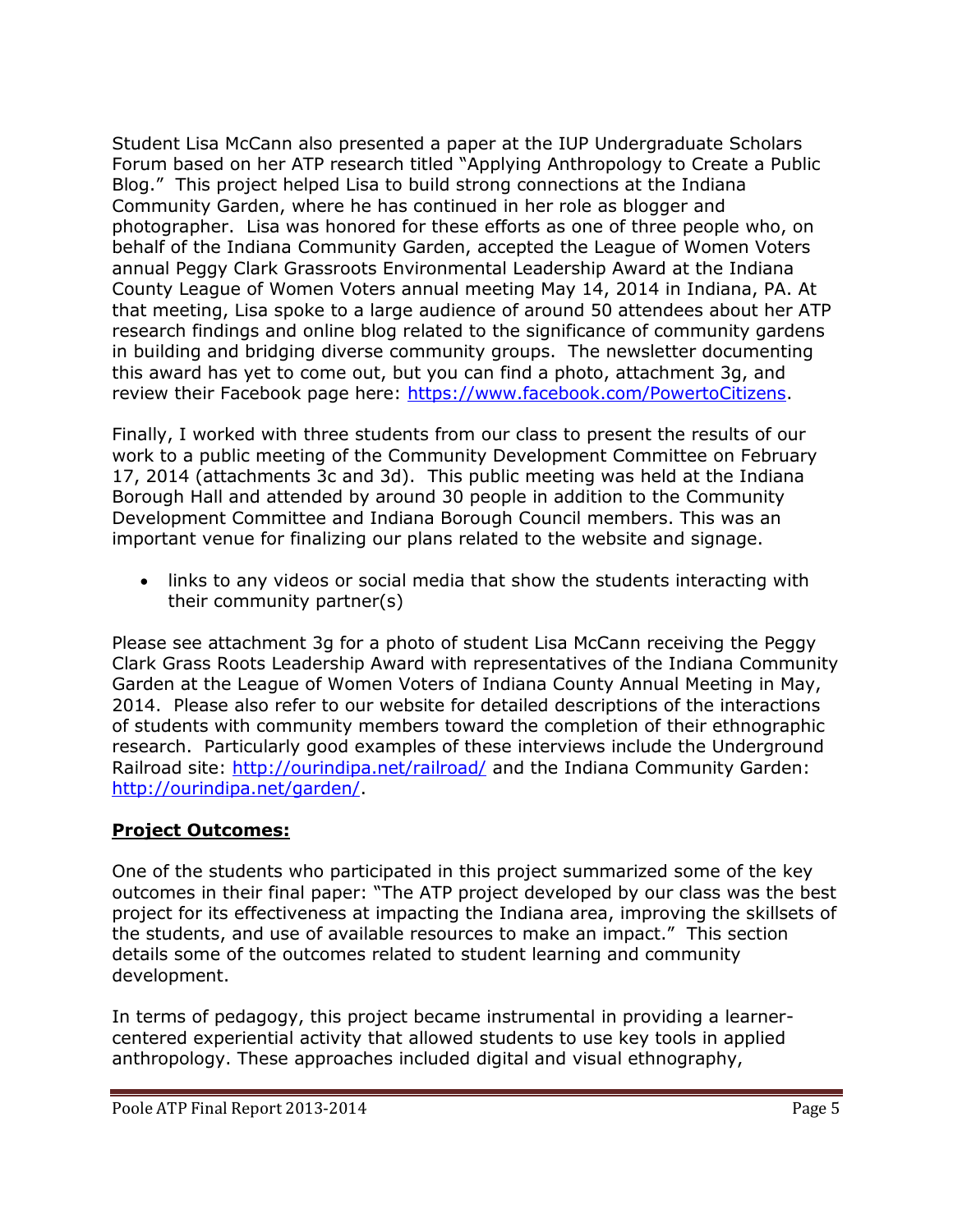ethnographic interviewing, archival research, and community-based research. Students had the opportunity to develop leadership and citizenship skills, along with strengthening writing and oral presentation skills as they presented their research and solicited feedback at public meetings and to publicly elected officials. Students were able to connect with diverse community members in the context of original ethnographic work. Based on this work, students created a brochure, website, and PowerPoint presentation for the Community Development Committee public meeting and for the ATP conference. The website created by students is now available for use by the Community Development Committee. Students also created a poster to disseminate the results of their research at scholarly and community events. Students were also able to contextualize this work in broader issues facing communities in Appalachia – an important component in skill-sets related to civic engagement. This contextualization happened in and out of class: with participation in the first annual Northern Appalachian Folk Festival in Indiana, PA; with the class visit of the talented folk musician Sue Massek; with class readings about regional history and development issues; and through attendance at the ATP conference.

Another exciting outcome of this project involved the potentially lasting partnerships formed between campus and community groups – notably the Community Development Committee, the Indiana Borough Council, borough staff, and the varied community groups that were attached to the places researched by students. Great examples of these new relationships include the connections made between anthropology students and the vibrant Indiana Community Garden, the Indiana Farmers Market, the Historical and Genealogical Society of Indiana, and the folks in charge of the Indiana Theater who are working on cultural and artistic revitalization projects. We are proud to present them with engraved signs to promote the wayfinding project and highlight the significance of their own work on places in the community (see attachment 3e). These signs were designed with input from community partners, are currently on order at a local sign-shop, and will be completed for presentation to these stakeholders in June.

The website is another enduring outcome here. The website is hosted in an affordable and long-term platform, and is organized under the institutional umbrella of the IUP Center for Northern Appalachian Studies. At least two of the places profiled, the Indiana Theater and the Community Garden are interested in using our websites as their main platform, and managing updates to the content. Other sites will be updated as needed by Center for Northern Appalachian Studies in coordination with the groups associated with these sites. We encourage you to explore our website at: [http://ourindipa.net/.](http://ourindipa.net/) The content has all been transferred to this site, although please bear with us as we edit the formatting on some of the sub-sites for each place. I am working with two students from our class to complete this by the end of June. I think it is testament to students' engagement in this project that some of them are willing to continue working on this long after the conclusion of our class.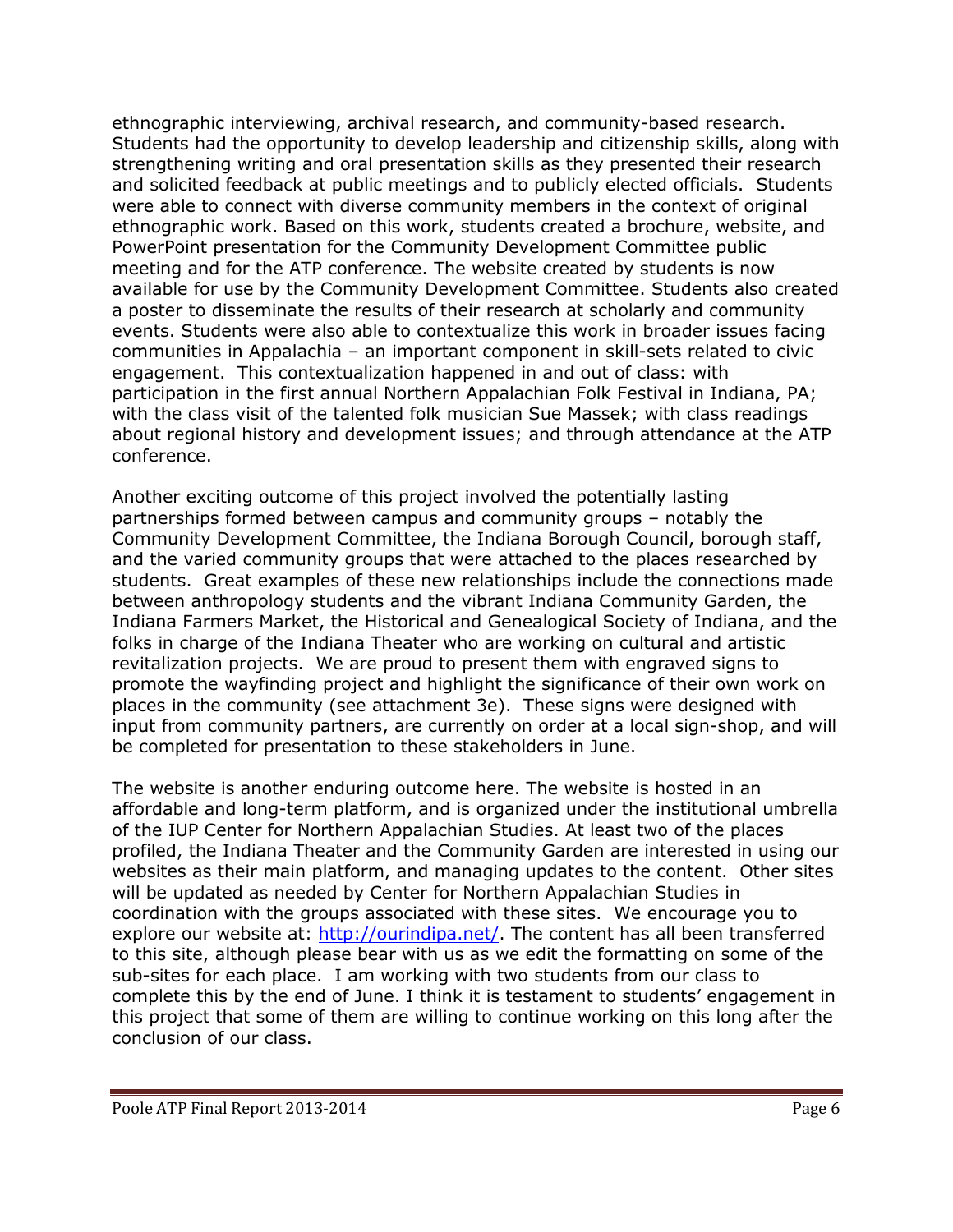In a place where there are significant challenges involved with bridging campus and community rifts, this project was an important step in this direction. This outcome was accomplished through building on the collaborative research done in last year's ATP project in which we identified community assets, environmental concerns, and sustainability goals - providing a solid platform for future collaboration on achieving a locally meaningful vision of sustainability. There are many people who are excited about future collaboration on sustainable local development through the ATP project.

## **Problems Encountered:**

There were only a few problems encountered during this project, most of them dealing with technological issues. The biggest issue had to do with the tremendous time involved attempting to teach web design to students, which was in addition to other class material and to ATP research. This web design component was challenging, and perhaps in retrospect I would have done this differently. I decided to work with our library's media technology center. They created resources to help students in designing web pages, and they provided a presentation to the class about using Google blogger for this purpose. We all created Google accounts, linked them together, and worked on separate blog pages with the understanding that they would migrate later to a more permanent integrated site. I believe that these skills are very valuable to graduating applied anthropology majors. However, it was challenging to bring everyone up to speed and coordinate 20 students in this effort. Many people failed to add me as an admin in the proper way on their sites, complicating the migration efforts. Also, I paired off students to work with each other based on their expressed interests in varied select sites. I now wish I had selected fewer sites and created more strategic student groupings. As is the sometimes the case with undergraduate classes, some students are less invested than others in group projects. I had two students who failed to complete the class, and their projects remain only nominally part of the wayfinding website. Others clearly did outstanding jobs. Next time I will try to create different roles for students to assume in slightly larger groups in order to even out the quality of work.

The migration to a word press site was also time-consuming and technologically challenging. Fortunately, we have a Center for Digital Humanities at IUP, who provided some expertise for this. They were able to assist in securing server space, obtaining a domain, migrating materials from Google blogger, and selecting apps for map interfacing. I had expected this to take much less time than it did. In retrospect, I would have used Word Press from the beginning, particularly considering Word Press is more sustainable in the long term than the free platform that Google offers. In fact, we are still finding formatting glitches in content transferred to the new website. However, I am working with two students from our class, and with the Digital Humanities Center students, to work through this during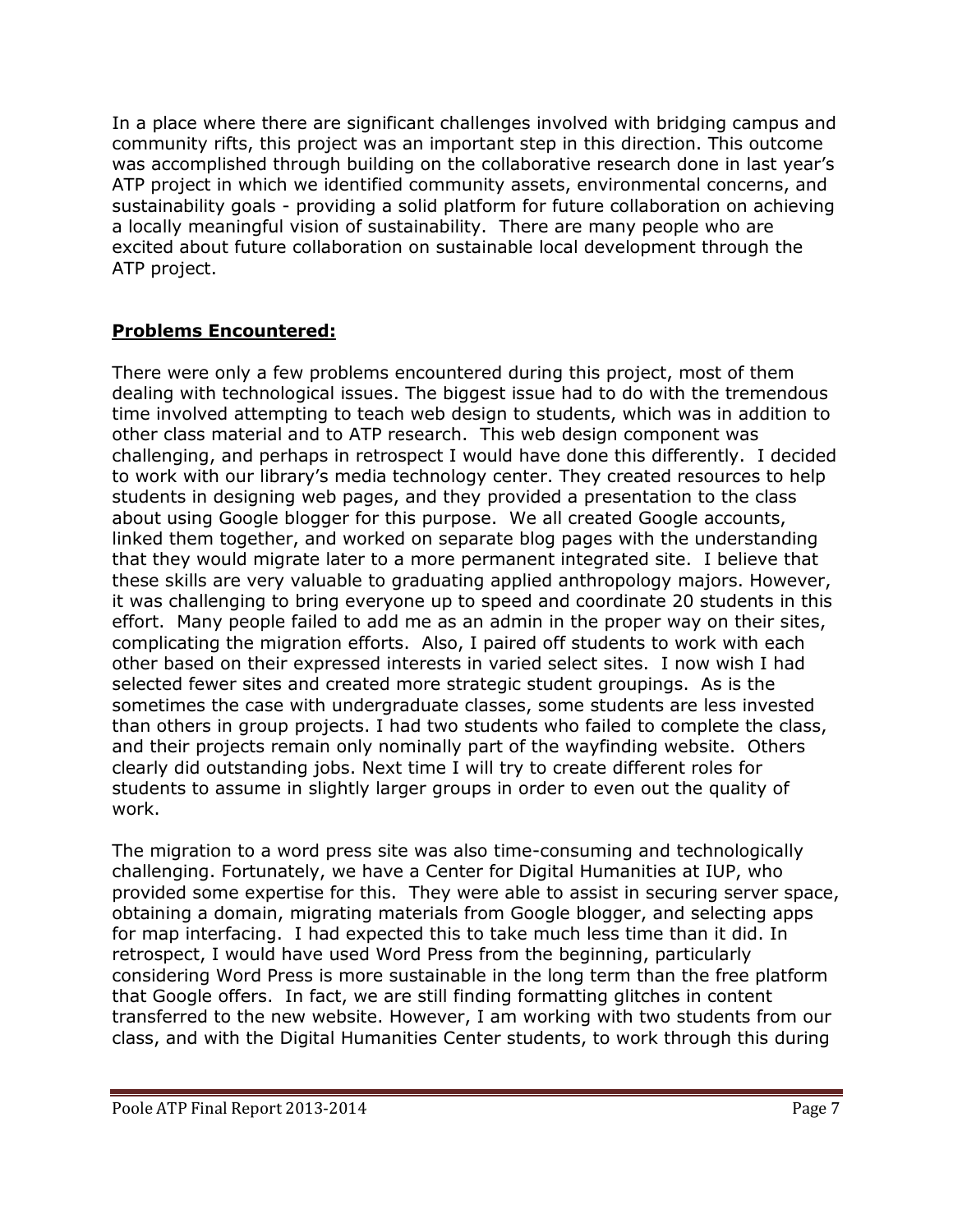the next few weeks. Fortunately, as the website is under the IUP Center for Northern Appalachian Studies, we have institutional support for its maintenance.

Another challenge involved the wayfinding signage. Community partners had varied ideas of what they would look like, how they would be constructed, and where they might be positioned. We found a compromise that involved engraved signs stationed at each place or granted to the organization in charge of outdoor spaces. I am going to offer laminated posters of the signs for the outdoor spaces included in the project, in addition to the plaques with the scannable QR codes. These signs also took a long time to design because we wanted them to be cohesive with the website and brochure. Although I met with the IUP administrator in charge of long-term infrastructure planning and he was very interested in putting a sign on campus related to the project, we both came to realize that a permanent sign meeting IUP requirements would be quite expensive, and would have to be folded into a longer term project.

Finally, our community partners felt that brochures available in key public locations on and off campus would be a good way to spread information about the project. Although one student group from our class was in charge of designing a brochure, in the end, we decided to work with an IUP student from the graphic design program to help translate our ideas into a more polished logo, brochure, and map design. All of this worked out, but took a long time.

# **Program Continuation and Sustainability:**

This year, we have continued to grow the connections between IUP and community leaders and organizations – working with community partners (local elected leaders) but also connecting with the myriad people who are committed to these socially significant places in the community. I believe that exposing students to people who are committed to their community encourages and empowers them to become leaders and engaged citizens, at the same time that collaborative research provides them with the experience base from which to advocate for their professional skills. The relationships fostered by this year's ATP involve faculty, students, and community members of various ages and backgrounds. Essentially, these relationships are assets that are as essential to sustainable development as 'walk-ability.'

There is a great ripple effect from this kind of partnership-building. As mentioned above, one of the students who worked with the community garden was recognized as a key leader in this group by the League of Women Voters, and continues in her role as blogger and photographer for the garden and its many community events. She also helped to inspire a collaboration between the community garden, the Anthropology Department, and the Biology Department on an heirloom seed bank modeled on the project at the University of North Georgia (we have benefited greatly from the input of Dr. Rosann Kent during this early planning process). This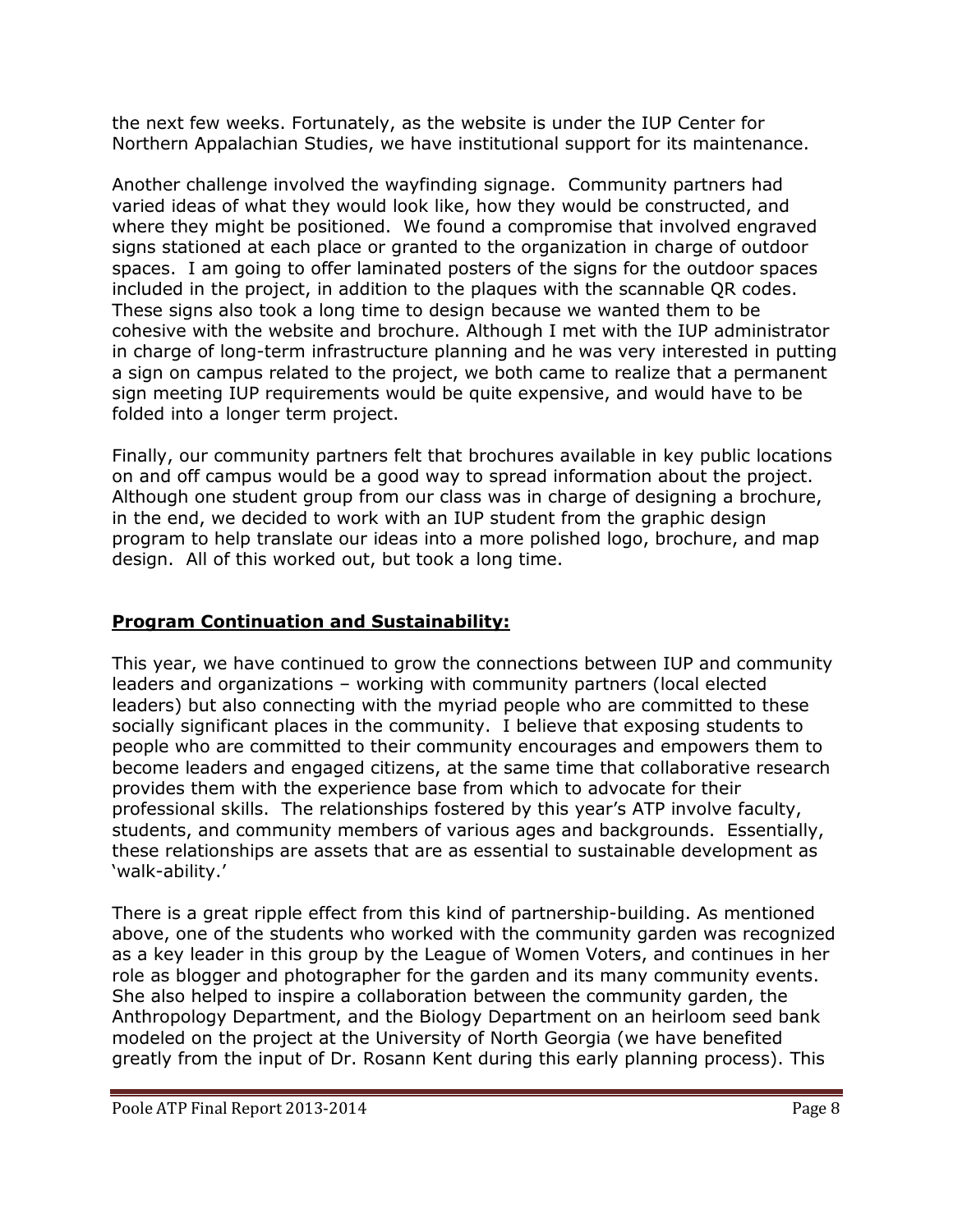exciting partnership has already succeeded in securing two start-up grants. Another student was inspired by her participation in this project, and at the ATP conference, to apply to AmeriCorps when she graduated in May. Another student decided to run for local public office!

The Community Development Committee of the Indiana Borough now has a resource that they can use to promote foot traffic in the business district, to introduce new students to the community in a positive way, and to encourage an awareness of the community as a vibrant, inclusive, and culturally rich place (a key to attracting and retaining residents and promoting good civic behavior).

This project also marks the beginning of long-term relationships between the Center for Northern Appalachian Studies and various community stakeholders. Maintenance of the website is now folded into the Center's strategic planning goals, which will involve contact with these related community groups. We have also been approached by some of these community stakeholders (Downtown Indiana, the Indiana Community Garden, and the Center for Community Growth) to participate in a number of possible collaborations, including: a rural poverty summit to be hosted at IUP Spring 2015; a tour of local organic and heritage farms; and the possibility of working on projects to grow our local food economy, support local farmers, and make local foods more accessible to people in town and on campus.

## **Conclusions and Recommendations:**

As noted above, there have been many positive relationships formed through this year's ATP project that could lead to fruitful collaborations. I see the ATP project as a valuable resource for our students on many levels as they gain hands-on experience with practicing anthropology outside of academia- the fastest growing segment of our field professionally. This ATP project has also been important for the Anthropology department through the opportunity of teaching using high impact learning strategies. ATP has also been a catalyst for growth in our IUP Center for Northern Appalachian Studies, which is now working with the Community Garden and the Departments of Biology and Anthropology on a new seed bank project inspired by one of this year's ATP student who attended the conference in Arlington.

Student recommendations for future projects generated at the end of class included some terrific directions for future work here. These focused on creating a Day of the Dead community event to stimulate local economic development through cultural and artistic projects, creating a campus-to-farmer conduit for increasing student access to local foods, and supporting the local farmer's market in their attempts to expand and reach a more diverse clientele. Ultimately, this project built relationships, generated good ideas, and created momentum for building sustainability through an awareness of the importance of community, diversity, and commitment to place.